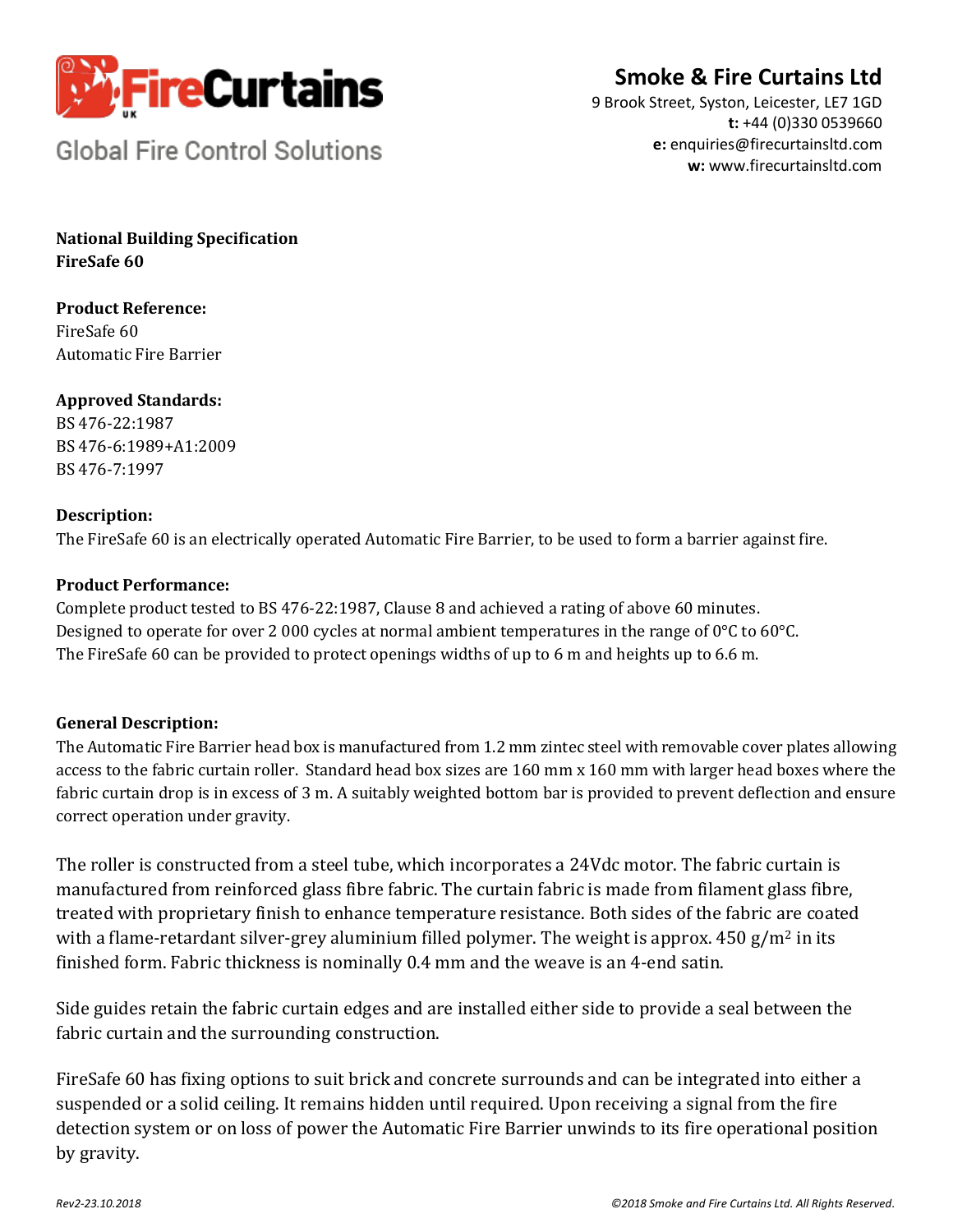

# **Smoke & Fire Curtains Ltd**

**Global Fire Control Solutions** 

9 Brook Street, Syston, Leicester, LE7 1GD **t:** +44 (0)330 0539660 **e:** enquiries@firecurtainsltd.com **w:** [www.firecurtainsltd.com](http://www.firecurtainsltd.com/)

## **Control System:**

The control panel [model FC– 01 GFS] meets the following EU Directives: Low Voltage Directive 2006/95/EC and Electromagnetic Compatibility Directive 2004/108/EC.

Under normal operating conditions the Automatic Fire Barrier would be held in the retracted position via the motor operating at low voltage. Upon activation of the fire alarm the control panel will remove the supply voltage and the Automatic Fire Barrier will descend under gravity in a controlled manner. A dynamic braking system housed in the motor control circuit controls the speed of descent.

To retract the Automatic Fire Barrier the control panel supplies 24Vdc to the motor which drives the Automatic Fire Barrier to the upper position. As the bottom bar interfaces with the head box the limit setting holds the bottom bar in the retracted position.

Should the mains power fail to the control panel the supply is automatically switched to the integral standby battery. The Automatic Fire Barrier remains in the retracted position for 24 hrs. The Automatic Fire Barrier will remain fully operational until the battery low voltage cut off facility reads a voltage of 21V, the Automatic Fire Barrier will then safely descend under gravity to its fire operational position.